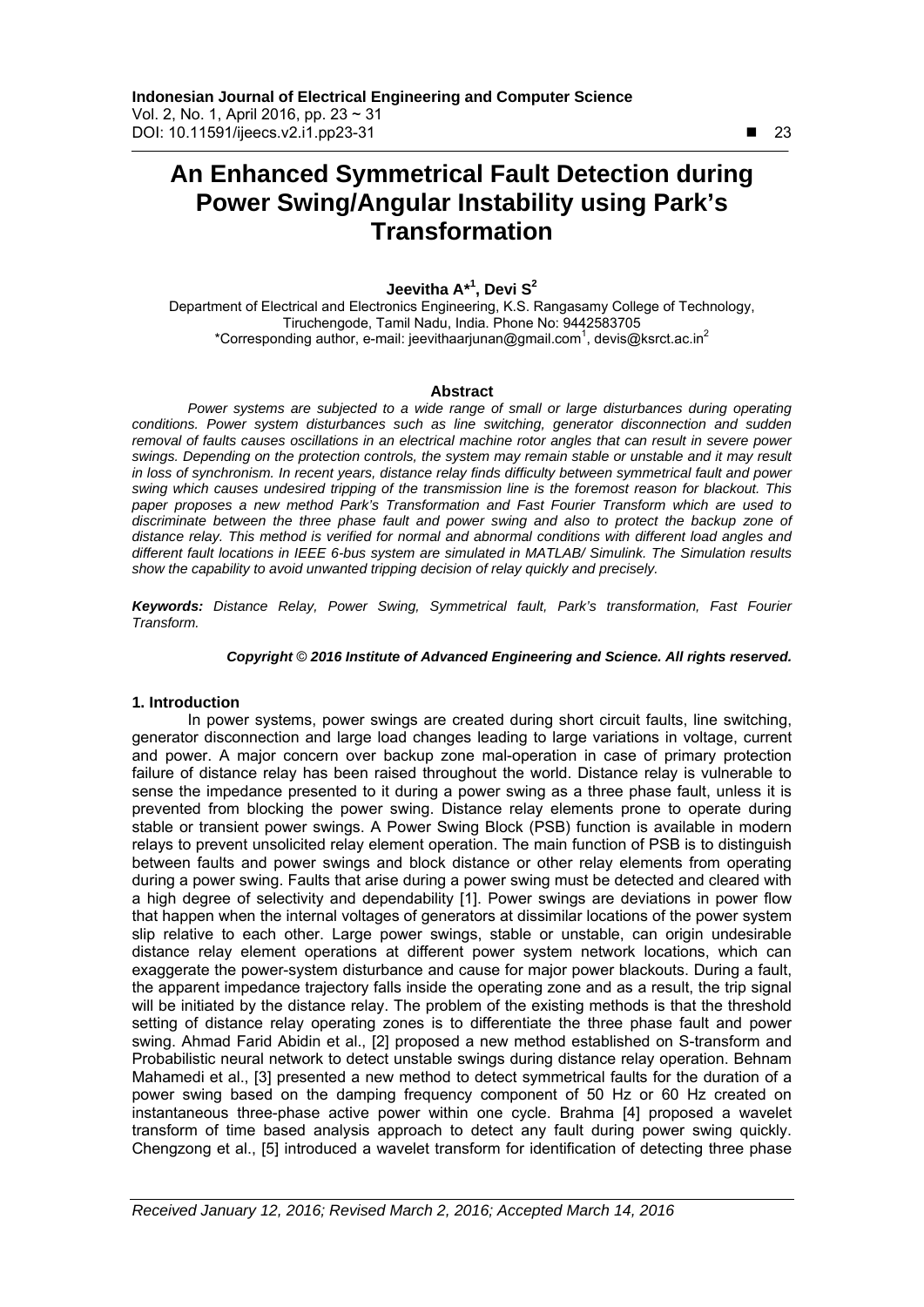fault and power swing. In the devastating event of 30/31 July 2012, several interconnecting lines had tripped on severe transient conditions like power Swing and load encroachment. [7]. Saeed Lotfifard et al., [8] described a Prony method to extract the decaying dc components of current wave during fault. Song et al., [9] introduced a novel algorithm using frequency deviation of voltage for identifying stable and unstable swing.

#### **2. Proposed Method**

The proposed method is based on Park's transformation algorithm that is used to evaluation the dynamic phasor of the voltage and current signal and also to provision of backup zone of distance relay. This method is used to differentiate between the three phase fault and power swing. The proposed Symmetrical fault detection during power swing algorithm monitors the three phase voltage and current signals using Park's transformation and Fast Fourier Transform.

#### **2.1. Park's Transformation**

The three phase voltage sampled signals are converted into (dq) direct and quadrature component signals using Park's transformation and is given by equation (1).

$$
\begin{bmatrix} V_d \\ V_q \\ V_0 \end{bmatrix} = \frac{2}{3} \begin{bmatrix} \cos \theta & \cos \left( \theta - \frac{2\pi}{3} \right) & \cos \left( \theta + \frac{2\pi}{3} \right) \\ -\sin \theta & -\sin \left( \theta - \frac{2\pi}{3} \right) & -\sin \left( \theta + \frac{2\pi}{3} \right) \\ \frac{1}{2} & \frac{1}{2} & \frac{1}{2} \end{bmatrix} \begin{bmatrix} V_a \\ V_b \\ V_c \end{bmatrix}
$$
 (1)

where,

 $V_a(k)$ ,  $V_b(k)$  and  $V_c(k)$  represents the three phase voltage signals

 $I_a(k)$ ,  $I_b$  (k) and  $I_c(k)$  represents the three phase voltage signals

 $V_d(k)$  and  $V_d(k)$  are direct and quadrature axis components of voltage signals

 $I_d$  (k) and  $I_a$  (k) are direct and quadrature axis components of current signals

After calculating the direct and quadrature components of voltage and current signals, the 'C' coefficients of direct and quadrature are calculated by using moving data window samples with the new samples using equations (2), (3), (4) and (5).

$$
C_{vd}(k) = V_d(k) - V_d(k-1)
$$
\n(2)

$$
C_{vq}(k) = V_q(k) - V_q(k-1)
$$
\n(3)

$$
C_{id}(k) = I_d(k) - I_d(k-1)
$$
\n(4)

$$
C_{iq}(k) = I_q(k) - I_q(k-1)
$$
\n(5)

Now the power coefficients are obtained by multiplying these 'C' coefficients of voltage and current components of direct and quadrature axes are given by equations (6) and (7).

For direct axis components is

$$
C_{pd}(k) = C_{vd}(k) * C_{id}(k)
$$
\n
$$
(6)
$$

For quadrature axis components is

$$
C_{pq}(k) = C_{\nu q}(k) * C_{iq}(k)
$$
\n<sup>(7)</sup>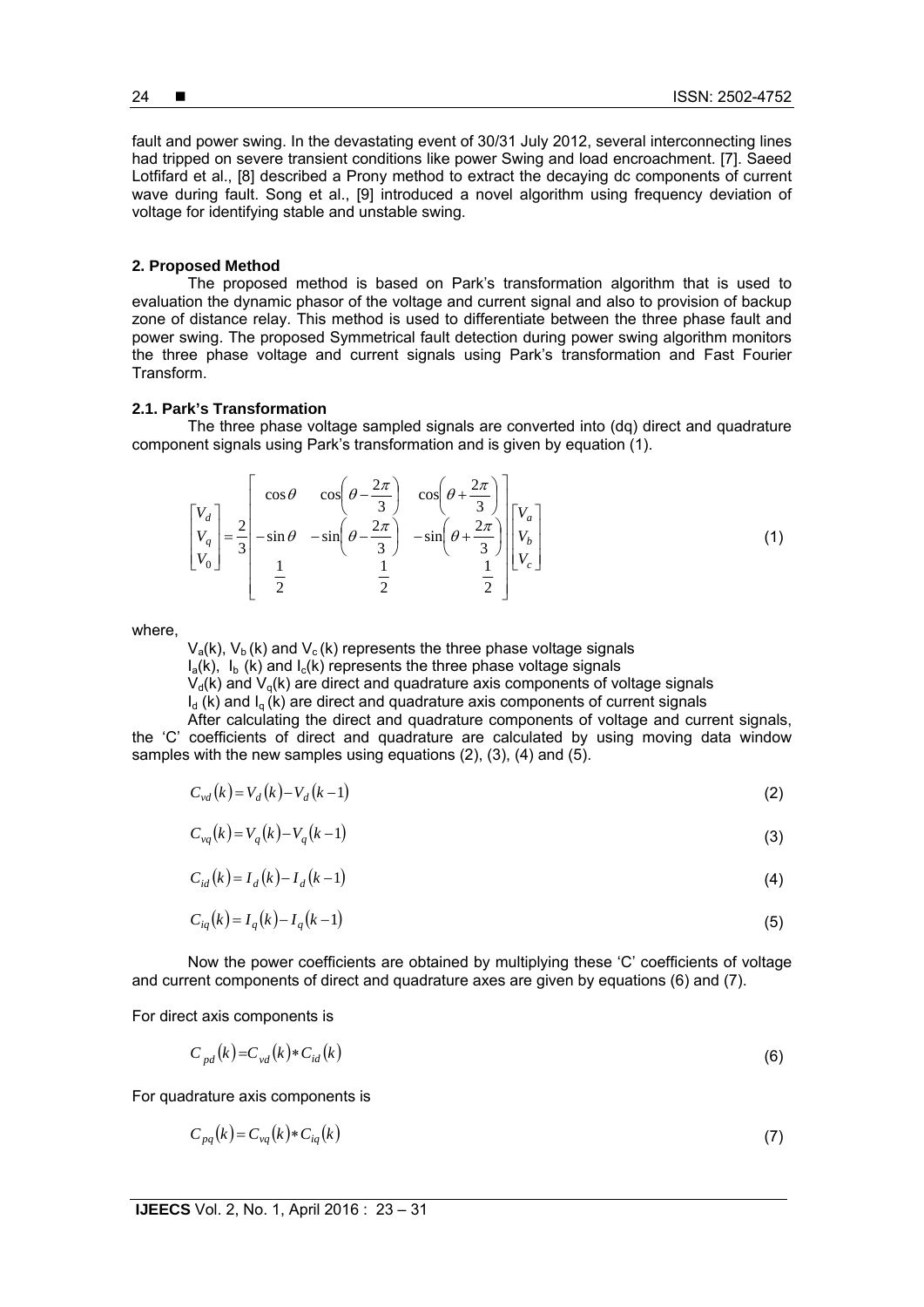25

During power swing  $C_{pd}$  (k) and  $C_{pq}$  (k) values are not quite zero and it is considered under symmetrical fault condition. The detection criterion is, if  $C_{pd}$  (k) or  $C_{pq}$  (k) is greater than the threshold 'T' then the symmetrical fault is detected [6] during swing.

#### **2.2. Fast Fourier Transform**

 Fast Fourier Transform (FFT) is an efficient algorithm to speed up the Discrete Fourier Transform (DFT) calculation by reducing the number of multiplications and additions required. It requires only complex multiplications. The FFT equation can be defined by the following equations (8) and (9).

$$
X_{s} = \frac{2}{N} \sum_{k=0}^{N-1} x_{k} \sin(\frac{2\pi}{N}k)
$$
 (8)

$$
X_c = \frac{2}{N} \sum_{k=0}^{N-1} x_k \cos(\frac{2\pi}{N}k)
$$
\n(9)

where,

 $X_s = V_s = I_s$  are real component of fundamental voltage and current phasor.  $X_c = V_c = I_c$  are imaginary component of fundamental voltage and current phasor. N is number of samples per period of fundamental cycle.

#### **2.3. Computation of Apparent Impedance**

The main objective of the digital distance relaying of transmission lines is to determine the phasor representations of the voltage and current signals from their sampled values and then to calculate the apparent impedance of the line from the relay location to the fault point in order to determine whether the fault lies within the protective zone or not.

The calculations of the apparent impedance of the test system have a prospective of discriminating the different zones of protection. The time step methodology for different protection zones allows the present modern relays closest to the significant fault to activate first. If they fail to operate, the relay located at the isolated terminals in the transmission line that see the similar fault as in primary protection zone 2. If zone 2 relay fails to operate, the relay located further away from the faulted line in the power system will work next with the backup protection zone reach setting of the power system.

Knowing  $V_s$ ,  $V_c$ ,  $I_c$ ,  $I_s$ , the magnitudes (rms values) and phase angles of the fundamental frequency voltage and current phasors are given by equations (10), (11), (12) and (13).

$$
V = \sqrt{(V_s^2 + V_c^2)}
$$
 (10)

$$
I = \sqrt{I_s^2 + I_c^2} \tag{11}
$$

$$
\varphi_v = \tan^{-1} \frac{V_c}{V_S} \tag{12}
$$

$$
\varphi_i = \tan^{-1} I_c / I_s \tag{13}
$$

When the signal is chosen for a given fault, the ratio of the voltage to current gives the apparent impedance of the line.

The apparent impedance is then given by the equation (14).

$$
Z = \frac{V}{I} = \frac{|V|}{|I|} * \frac{\phi_v}{\phi_i} \tag{14}
$$

The complete symmetrical fault detection during power swing algorithm procedure is given in the flow chart in the Figure (1).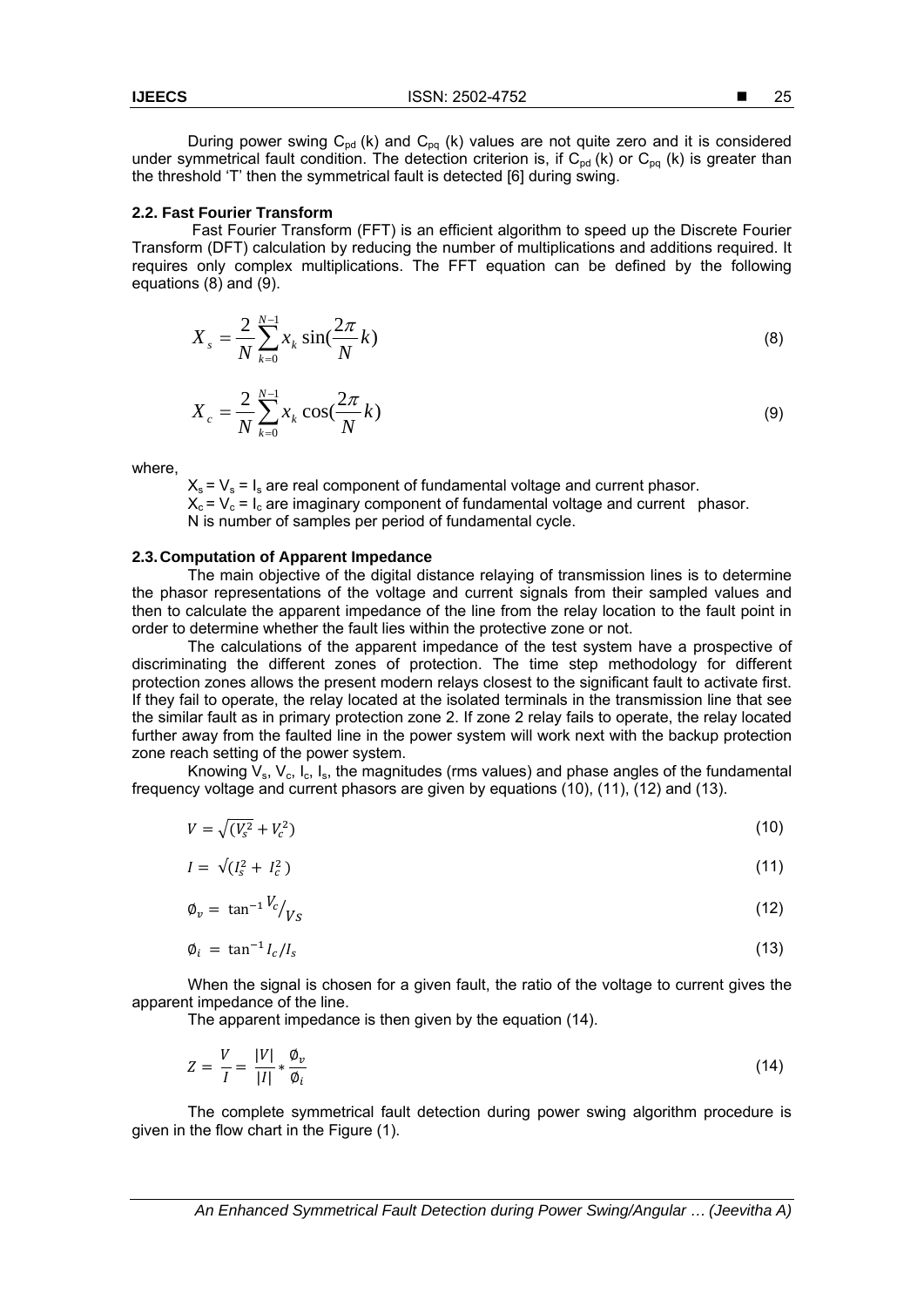

Figure 1. Flowchart for Fault Discrimination from Power Swing Condition

#### **3. Simulation of the Proposed Method**

The proposed Symmetrical fault detection during power swing technique uses Park's transformation and Fast Fourier Transform to discriminate three phase fault and power swing. It is simulated in IEEE 6- bus system using MATLAB/Simulink tool and is shown in the Figure (2).

The IEEE-6 bus system is simulated as per the generator, transformer, line, synchronous compensator and load datas. The test system is established under normal and abnormal condition with different load angles, different fault locations and different swing frequencies.

26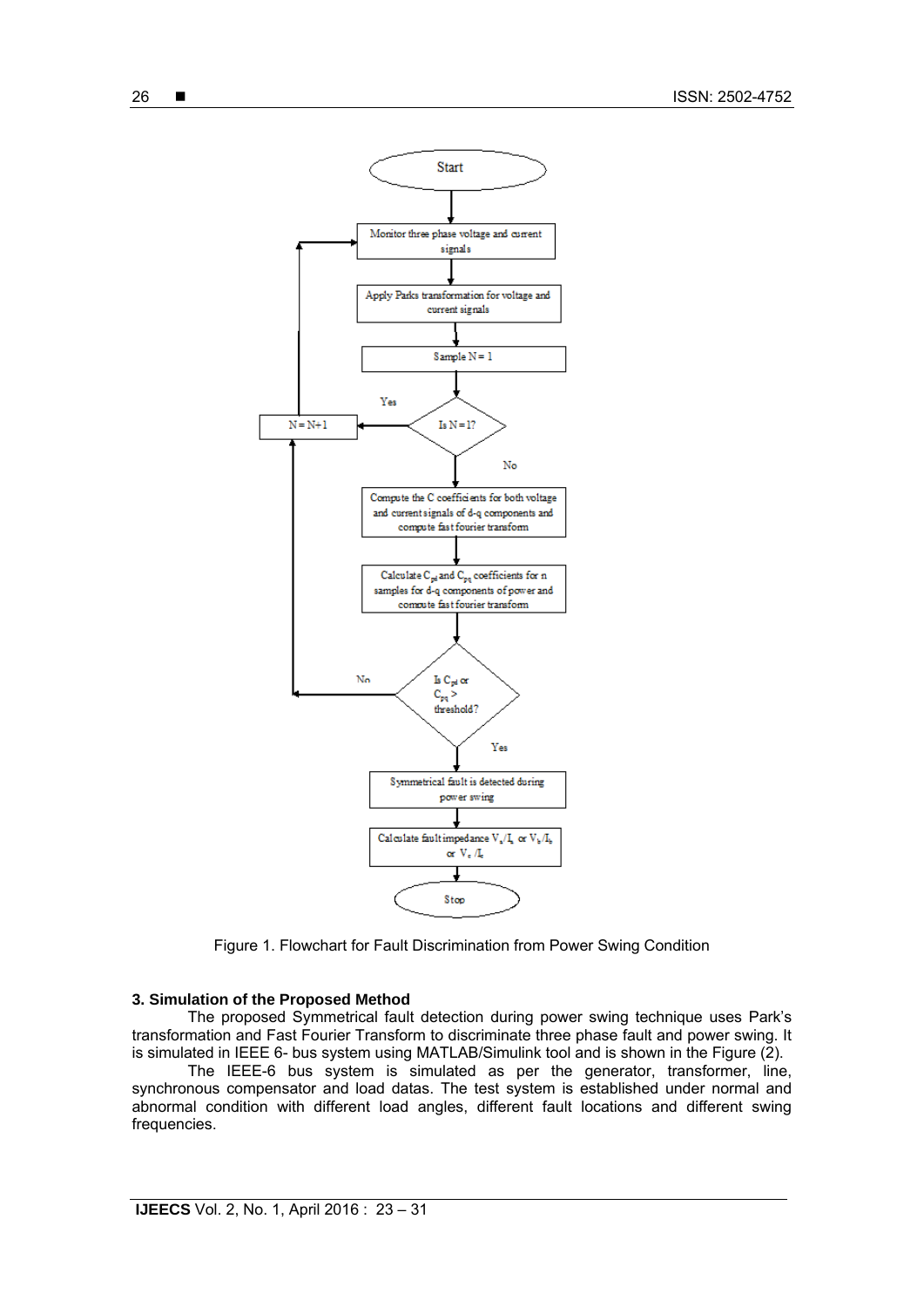

Figure 2. Simulation Diagram of IEEE 6-Bus System of the proposed method



Figure 3. Simulation Diagram of Park's transformation



Figure 4. Simulation Diagram of Fast Fourier transformation

The Discrete three Phase Locked Loop (PLL) can be used to synchronize on threephase sinusoidal signals. Park's transformation is used for calculating three phase components into direct and quadrature components are shown in Figure (3).

*An Enhanced Symmetrical Fault Detection during Power Swing/Angular … (Jeevitha A)*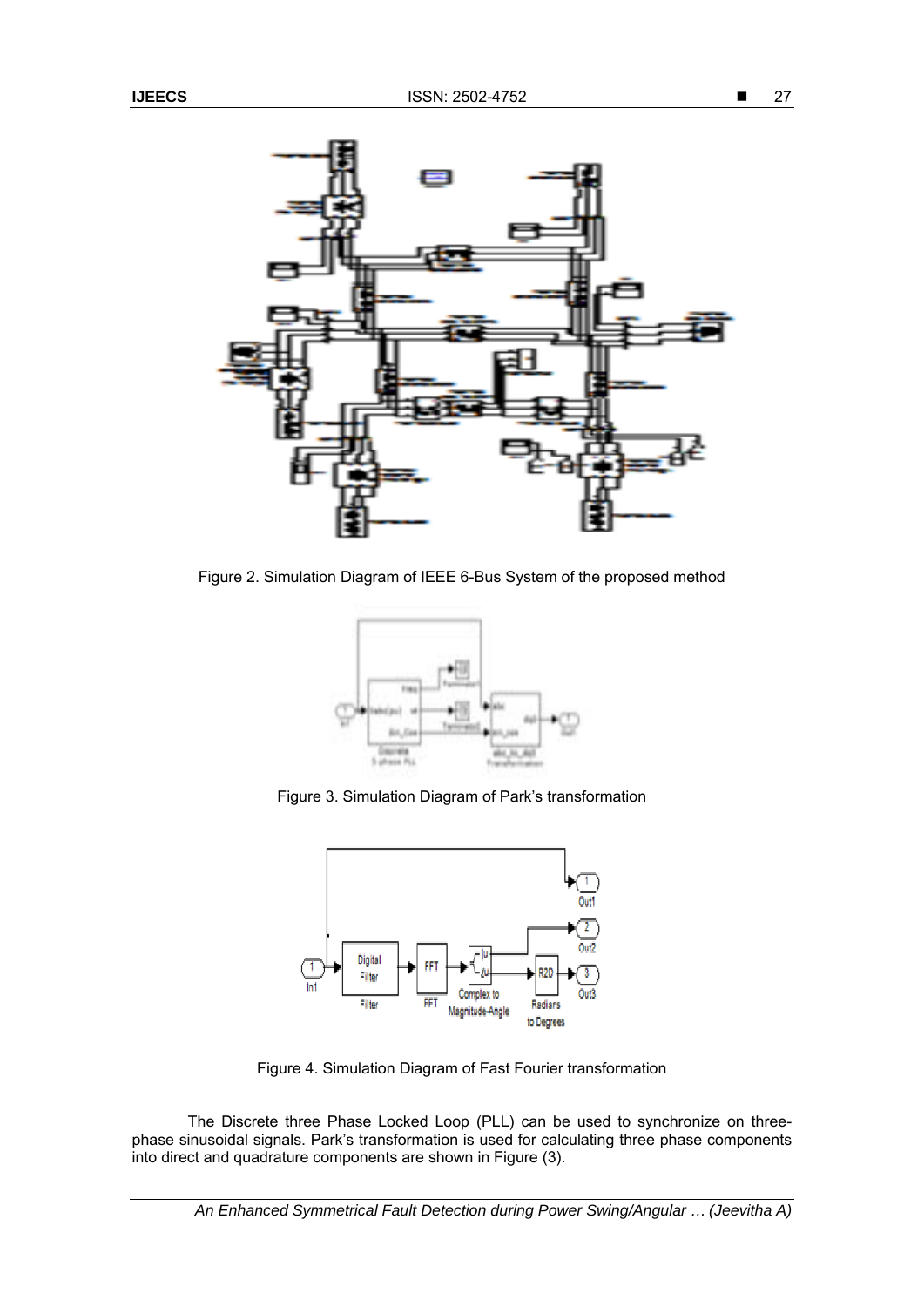The low pass filter is designed using Filter Design and Analysis (FDA) tool for both the voltage and current signals. The Hamming window is designed with a leakage factor of about 0.04% and side- lobe attenuation of about 355.8 decibels. The FFT block is shown in the Figure (4) computes the Fast Fourier transform each row of a sample for an N- dimensional input array. When the input length is greater than the FFT length, it gives the FFT output.

#### **4**. **Simulation Results and discussions under Abnormal Conditions**

 The test system is simulated under abnormal conditions with the dissimilar fault resistances, different load angles and different fault locations.

### **4.1. Three Phase Fault with Load Angle 60<sup>0</sup>**

The test system is simulated under abnormal condition with a load angle of  $60^{\circ}$  and fault resistance of 0.01Ω. Figures 5(a) and 5(b) show the three phase voltage and current signals of the IEEE-6 bus system under power swing condition of load angle 60 $^0$ .



Figures 5(a) and 5(b). Three Phase Voltage and Current Signals under Symmetrical Fault with Load Angle of  $60^{\circ}$ 

The symmetrical fault is created in the transmission line (3-4) at 1.4 seconds and the fault is cleared at 1.6 seconds by opening the circuit breakers at both ends of the transmission line. This deliberate delay in fault clearance time acquaint with the power swing condition in both voltage and current signals.

28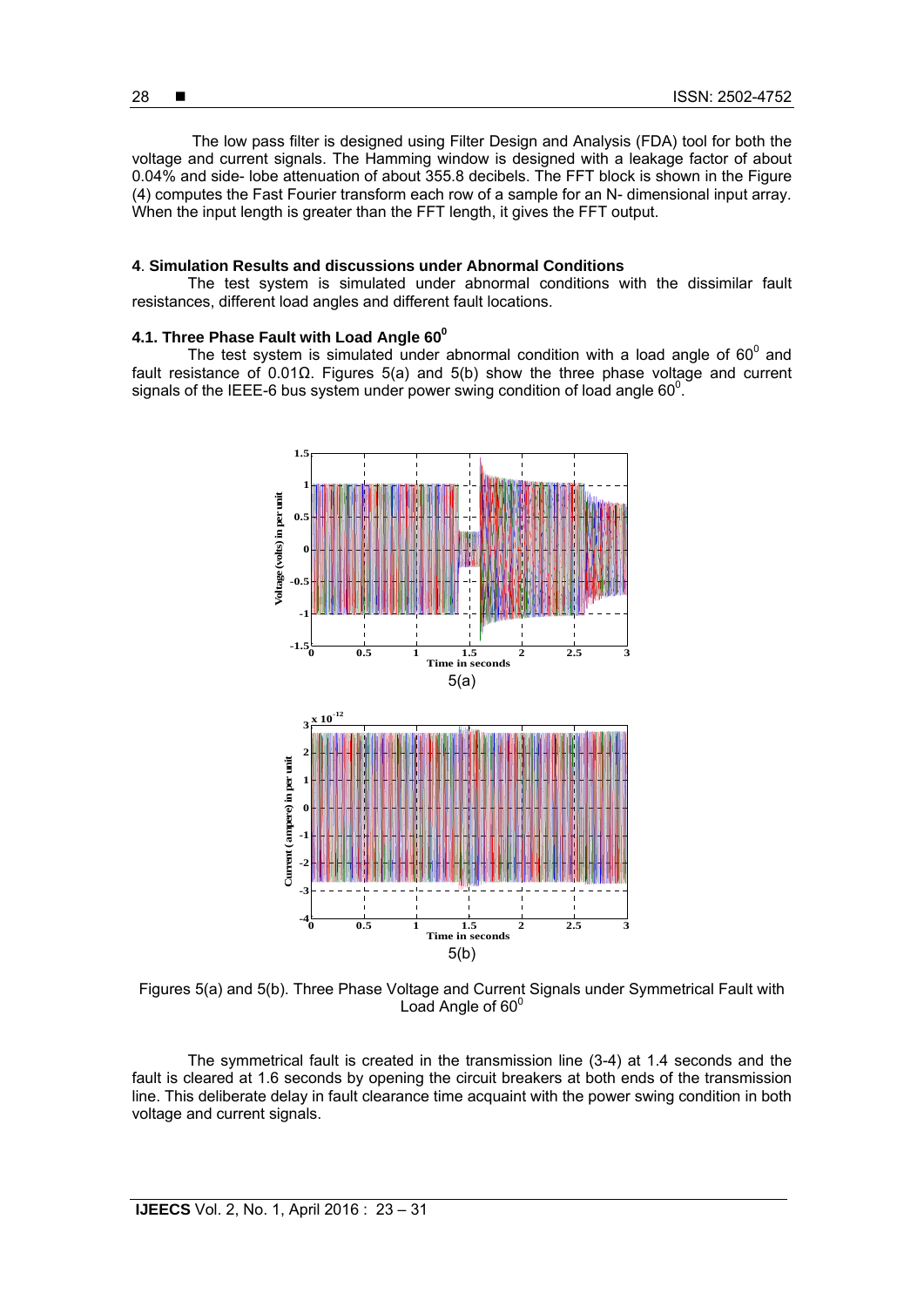

Figure 6. Output of dq Based Active Power under Symmetrical Fault with Load Angle of  $60^{\circ}$ 

 During power swing condition, the fault period of 1.4 to 1.6 seconds has dq based active power is greater than its threshold value and then the symmetrical fault is detected and vice versa is presented in the Figure (6).



Figure 7. Impedance Plot of Symmetrical Fault with Load Angle of  $60^{\circ}$ 

The impedance plot is plotted for the abnormal condition with swing frequency of 1 Hz and load angle of 60 $^{\circ}$  is revealed in the Figure (7). The fault period from 1.4 to 1.6 seconds, the apparent impedance is low and impedance is high in non- fault period.

## **4.2. Three Phase Fault with Load Angle 160°**

The test system is simulated under abnormal condition with a load angle of 160 $^{\circ}$ , swing frequency of 2 Hz and fault resistance of 0.01  $\Omega$ . Figures 8(a) and 8(b) show the three phase voltage and current signals of the IEEE-6 bus system under power swing condition of load angle  $160^{\circ}$ .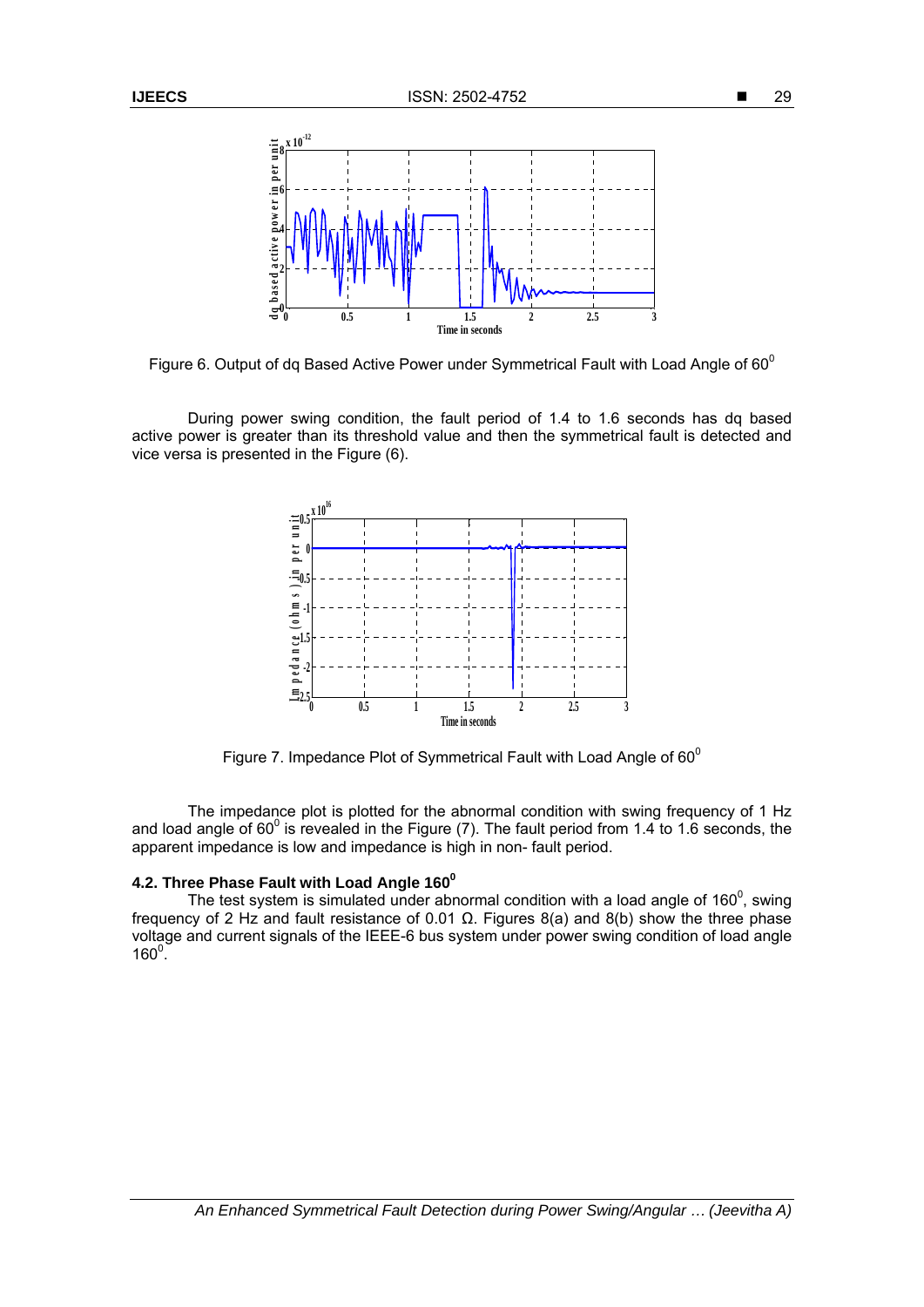

Figure 8(a) and 8(b). Three Phase Voltage and Current Signals under Symmetrical Fault with Load Angle of 160<sup>0</sup>

The symmetrical fault is created in the transmission line (3-4) at 2.4 seconds and the fault is cleared at 2.6 seconds by opening the circuit breakers at both ends of the transmission line. This intentional delay in fault clearance time introduces the power swing condition in both voltage and current signals.



Figure 9. Output of dq Based Active Power under Symmetrical Fault with Load Angle of  $160^{\circ}$ 

During power swing condition, the fault period of 2.4 to 2.6 seconds has dq based active power is greater than its threshold value, then the symmetrical fault is detected and during non- fault period, it is lesser than its threshold value is shown in the Figure (9).